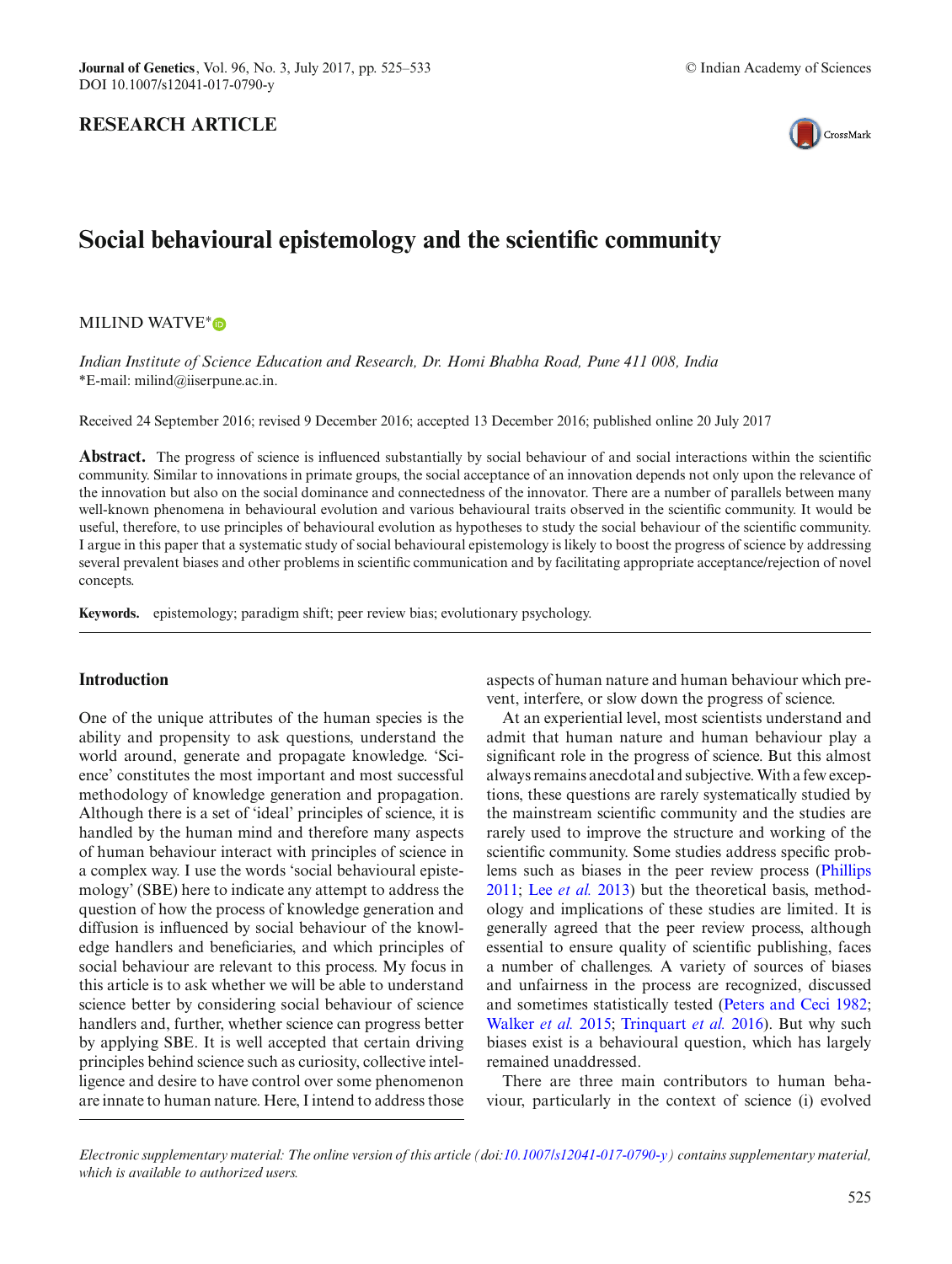psychological mechanisms, (ii) cultural learning; and (iii) formal education. All of them are likely to have some relevance to the behaviour of the scientific community and I make an attempt here to list and exemplify at least some of the behavioural principles that are likely to affect both the review process prior to publication and the reception of a published paper by the scientific community particularly if it has results or arguments against the currently held paradigm.

In this article, I focus on two levels at which novel concepts and findings are resisted. One is at the peer review process and the other is the community's reactions to a published finding that contradicts an existing paradigm. In the first section, I illustrate with an example, how researchers react to nonconformist findings in the light of Popper and Kuhn's ideas. In the second section, I suggest which behavioural principles are likely explanations of the observed modal behaviours of researchers. Towards the end, I make suggestions on how the problem can be studied and mitigated.

#### *Popper, Kuhn and type 2 diabetes*

Karl Popper and Thomas Kuhn are icons of two contrasting but equally important components of the scientific process. Popper epitomizes the ideal structure of scientific investigation and theorization. The Kuhnian philosophy [\(Kuhn 1962](#page-8-5)) on the other hand says that, in reality, science does not take the ideal path. The behaviour of the scientific community matters in accepting or rejecting revolutionary thoughts, hypotheses as well as evidence. Being logically and mathematically sound and also being supported by evidence is not sufficient for a new principle to be accepted by the scientific community. If it implies a radical change in the existing way of thinking, the new principle faces utmost resistance. The process of such a 'paradigm shift' is often painful and takes a tortuous path. What is more interesting is Kuhn's description of a state he calls 'crisis' that precedes a paradigm shift. In a crisis state, several anomalies in the prevalent thinking have been demonstrated, but there are no norms as to when an existing theory is refuted by the scientific community and a new one replaces it. This contrasts Popper's utopian principles based on falsifiability.

Kuhn stopped at observing how the scientific community behaves when faced with a crisis in any field of science. He did not seem to have analysed the origins and mechanisms of this behaviour. Perhaps this question can be better addressed by a behavioural biologist. Two limitations of Kuhn's approach can be readily appreciated. First, that almost all his examples come from the history of physics. It is likely that while facing a crisis, a biologists' community might differ grossly or subtly in its behaviour from a physicists' community. But currently there are no data across different disciplines. The second limitation is that he made his inferences based on examples from the history of science. Much detail of reality is lost over time and a historical study is limited by whatever is available in writing. Studying the present has the advantage that the researcher can witness the process, interact with the stakeholders and also attempt to predict the future and test the predictions. Instead of a retrospective analysis of history it would be much more enlightening if a crisis followed by paradigm shift could be studied prospectively. The difficulty in this approach is that most paradigm shifts are realized much after they have happened. By Kuhnian principles itself, it might be difficult to clearly predict a paradigm shift so that it can be studied in the process. Nevertheless trying to predict a paradigm shift from the symptoms of crisis would make Kuhn's analysis empirically testable and is, therefore, of great value to the philosophy of science. If the behaviour of people across disciplines have common underlying elements, and if one finds predictability in paradigm shifts, the usefulness of Kuhn's principles would increase substantially.

I will take an example from present day biomedicine so that we have the advantage of witnessing the process, as well as see whether Kuhn's observations turn out to be true in the biomedicine research community as well. The example I have chosen is the classical theory of type 2 diabetes mellitus (T2DM) which exists as a text book theory for over five decades. For the convenience of a nonbiomedicine reader, I will briefly summarize the current textbook understanding of T2DM. A series of five statements that briefly capture the classical theory of T2DM [\(Watve 2013\)](#page-8-6) is (i) a positive energy balance caused by modern diet and lifestyle leads to obesity, (ii) obesity gives rise to insulin resistance (lower than normal response of insulin dependent tissues to insulin), (iii) the body tries to compensate for insulin resistance by producing more insulin, resulting in a hyperinsulinemic normoglycemic (prediabetic) state, (iv) in the long run the insulin producing beta cells of the pancreas become dysfunctional owing to exhaustion or some other cause and produce inadequate quantities of insulin; this inability to compensate insulin resistance leads to hyperglycemia, and (v) chronically raised blood glucose causes a number of complications.

A number of experiments have challenged the classical picture. I will briefly relate only three out of the many sets of challenging experiments. The statement (iii) above that hyperinsulinaemia compensates insulin resistance is based only on correlational evidence. Whenever insulin resistance was demonstrated in a normoglycemic individual, it was accompanied by high levels of insulin. This has been labelled a horse and cart paradox [\(Shanik](#page-8-7) *et al.* [2008;](#page-8-7) [Watve 2013](#page-8-6)). A simple experimental solution to a horse and cart paradox is to remove the horse and see whether the cart still moves and vice-versa. When insulin receptors from muscle tissue (which is responsible for about 70% of insulin dependent glucose uptake) were knocked out in order to ensure primary insulin resistance, rise in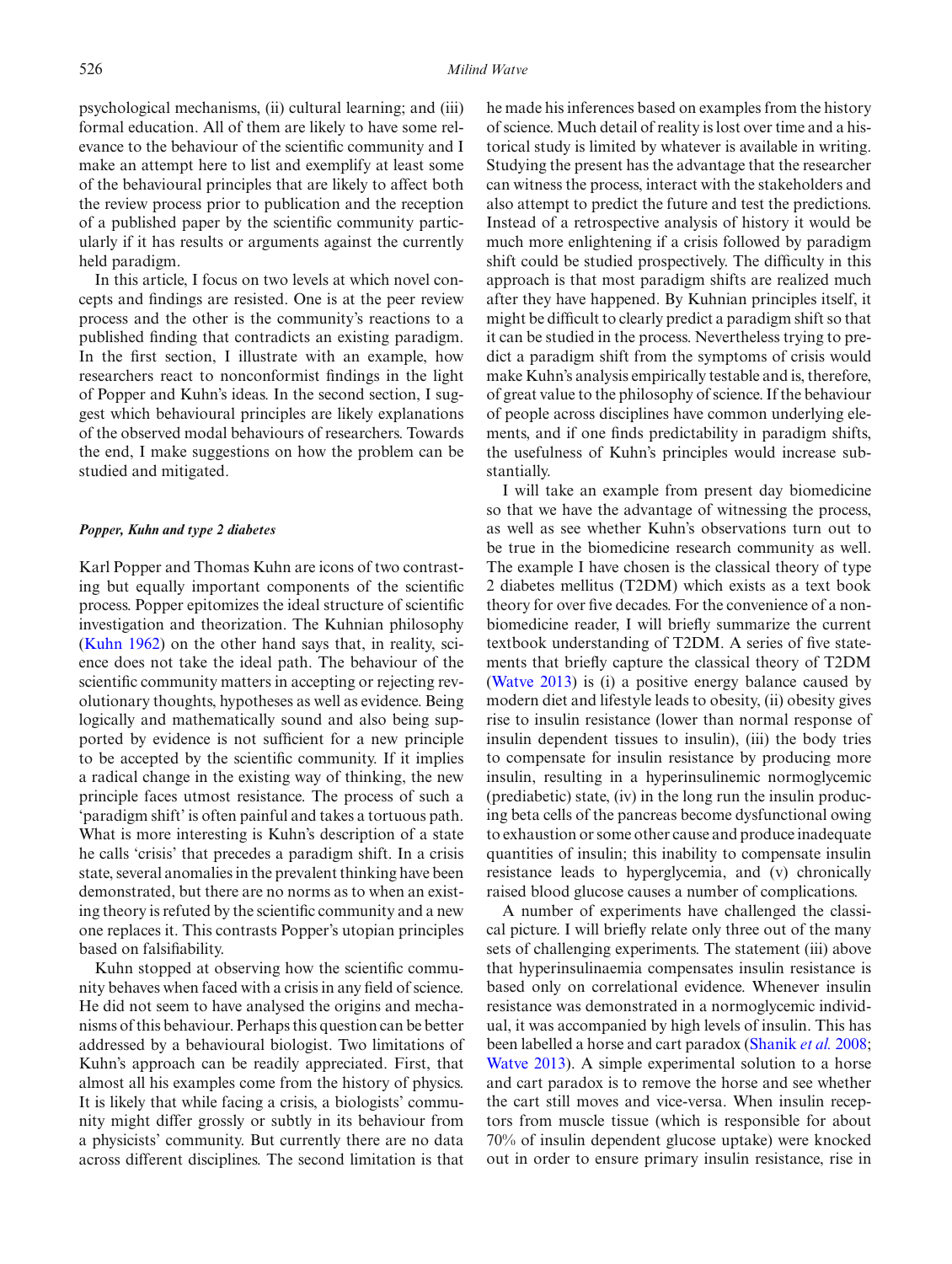insulin levels was not observed (Kim *[et al.](#page-8-8)* [2000](#page-8-8)). On the other hand insulinomas that produce large quantities of insulin are always accompanied by insulin resistance and removal of the tumour rapidly brings down insulin resistance (Gin *[et al.](#page-7-0)* [1987](#page-7-0), [1998](#page-7-1)). These experiments along with much other evidence [\(Shanik](#page-8-7) *et al.* [2008](#page-8-7); [Corkey 2012;](#page-7-2) [Pories and Dohm 2012;](#page-8-9) [Watve 2013](#page-8-6); [Mehran](#page-8-10) *et al.* [2014\)](#page-8-10) indicate that hyperinsulineamia is not a compensatory response to insulin resistance, insulin resistance might be a compensatory response to hyperinsulineamia. If hyperinsulineamia is not a compensatory response then failure of compensation cannot be the reason for hyperglycemia of T2DM.

In another class of experiments done in rodents as well as humans, insulin production was experimentally suppressed in an insulin resistant hyperinsulinemic state. According to the classical theory this should lead to hyperglycemia. In all the insulin suppression experiments, immediately after lowering insulin levels, insulin resistance reduced on its own and glucose remained normal [\(Alemzadeh](#page-7-3) *et al.* [2002;](#page-7-3) [Lustig](#page-8-11) *et al.* [2003;](#page-8-11) [Velasquez-Mieyer](#page-8-12) *et al.* [2003;](#page-8-12) [Alemzadeh and Tushaus](#page-7-4) [2004](#page-7-4); [Schreuder](#page-8-13) *et al.* [2005](#page-8-13); [Lustig](#page-8-14) *et al.* [2006;](#page-8-14) [Hwang](#page-8-15) *et al.* [2007](#page-8-15); [Alemzadeh](#page-7-5) *et al.* [2008\)](#page-7-5). This was true across independent experiments by different research groups using different agents to suppress insulin production and different model systems. On the other hand, studies on insulin degrading enzyme mutants consistently maintained a high level of insulin but did not show a decreased glucose level, some studies actually showing higher levels of glucose [\(Farris](#page-7-6) *et al.* [2003](#page-7-6)). These experiments clearly falsify statement (d) of the above sequence.

Many large scale clinical trials tried to achieve aggressive normalization of glucose levels and expected substantial reduction in the risk of complications. The findings were that some of the complications and total mortality actually inc[reased](#page-7-7) [on](#page-7-7) [normalization](#page-7-7) [of](#page-7-7) [glucose](#page-7-7) [\(](#page-7-7)Cefalu and Watson [2008\)](#page-7-7). A few other complications showed a marginal decrease. So far there has been no demonstration that bringing back glucose levels to normal can eliminate diabetic complications.

These are only a few examples from the large body of experimental results and epidemiological patterns which falsify or at least challenge the classical theory of type 2 diabetes. All the experiments have been independently reproduced by different research groups with converging results. Papers publishing these results did not receive any criticism of the experimental designs or inferential logic. The anomalies exposed by these studies remained unresolved. However, barring a few exceptions [\(Corkey 2012;](#page-7-2) [Pories and Dohm 2012\)](#page-8-9) that challenge some of the assumptions, the paradigm itself is neither refuted nor questioned. The burden of anomalies on the current paradigm combined with the reluctance to recognize it characterizes a 'crisis' state described by Kuhn. Therefore I feel confident

in predicting that a paradigm shift is overdue in the field of T2DM.

But how does the diabetes researcher community react to the 'crisis'? How many of them feel that there is a crisis? If they do not feel that there is a crisis, how do they perceive the anomalies? We did an online survey in which over 4000 diabetes researchers all over the world were requested by email to participate in the study. The questionnaire consisted of quoting a set of published papers giving falsifying evidence and thereby challenging the classical T2DM paradigm. The questionnaire asked the respondents whether they were aware of this work and what their responses to it were (see electronic supplementary material at <http://www.ias.ac.in/jgenet/> for the questionnaire used). 5% of the requested researchers responded. To our amazement, most respondents were simply unaware that such experiments had been done in spite of the papers being published in peer reviewed journals with good readership in the field. After being requested to go through these papers, 37% accepted that there was some anomaly but only 3% felt that there was a need to address the anomaly; 18% denied that there was any anomaly and another 18% thought that it could be explained in the current paradigm (figure [1\)](#page-3-0). The remaining gave a confused and self-contradictory response. On asking whether the anomalies demand some revision of the theory, 37% said yes but only 11% thought that a paradigm shift was needed. Interestingly, of those who did not feel a need for change, nobody felt a need to challenge the experiments or seek sound alternative inferences. They rather preferred to ignore them. In literature on T2DM research papers publishing anomalies such as the insulin suppression experiments are among the least cited. It is interesting to note that rather than finding flaws in the experimental design, trying to test reproducibility of the results or examining whether alternative interpretations are possible, the research community has preferred to ignore the contributions giving inconvenient evidence.

With the above data, and one to one conversations with many diabetes researchers, a number of excuses for overlooking contradictory findings were exposed. (i) The most common response was to ignore and/or pretend to be unaware of the published study. (ii) If made to read and react, the preferred reaction was to say that something must be wrong with these experiments. Very rarely was this accompanied by a careful look to see what could be wrong. (iii) A further minority tried to make an interpretation in compliance with the existing paradigm even if it involved far stretched explanations (figure [2\)](#page-3-1). (iv) Surreptitious skipping between subhypotheses was a more sophisticated response. It is a prevalent belief that obesity induces insulin resistance. A number of hypotheses have been proposed for the mechanism by which this happens (reviewed by [Watve 2013\)](#page-8-6). However every mechanism suggested has one or more flaws. The defenders of obesity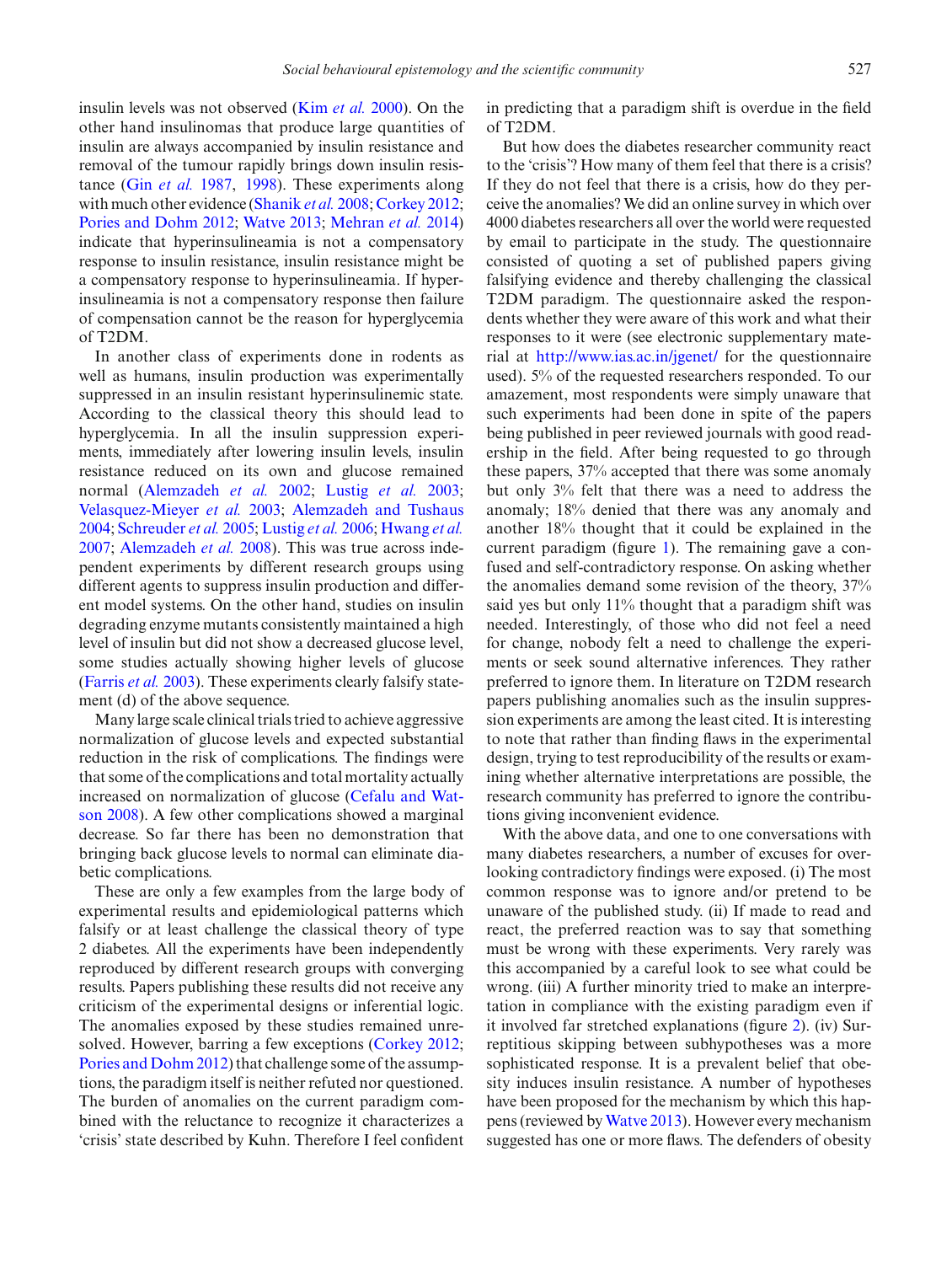

<span id="page-3-0"></span>**Figure 1.** Responses of a sample of diabetes researchers to published experimental work exposing anomalies in the prevalent theory. (a) Before starting with the questionnaire, 96% respondents (in blue) were not aware of the published work exposing anomalies. (b) Responses after pointing out the experiments. Note that only 34% (in blue) acknowledge that there is anomaly, 18% (in red) try to explain it in the current paradigm, 27% (in cyan) have self-contradictory views, 3% (in green) acknowledge the need to address it, while 18% (in violet) deny the anomaly. (c) Only 11% (in green) think that a paradigm shift is needed whereas 47% (in red) feel that there is something missing but are not sure, and 42% (in blue) think that the current situation is satisfactory.

induced insulin resistance theory make use of the alternative hypotheses as per convenience of time. Whenever one hypothesis is confronted by a serious problem, another one is used for support. When that faces serious trouble, a third one is used and often when the third also fails to stand, the first one is called again to the rescue. (v) If this strategy also does not work, complexity of the system is used as an excuse to subvert logical explanation. The rarest response to anomalies we witnessed in this survey and personal interactions was to address the flaws or anomalies head-on. A head-on approach could consist of either challenging the experimental design or inference, being prepared to test their reproducibility, or challenging the existing paradigm itself. All the three were uncommon responses in the sample. These observations are compatible with Kuhn's description of researchers' behaviour in crisis, although the proportions might be different. The



**Figure 2.** The duck–rabbit analogy. The picture can be interpreted either as a duck or rabbit. If an individual who subscribes to the duck theory happens to examine the 'beak' and finds it very soft and pliable, the first response is not to tell anyone and pretend that you never knew the beak was soft. But if that was not possible the next option is to infer that 'it is a duck with an unusually soft beak' rather than doubting that it is duck.

<span id="page-3-1"></span>modal response in the biologist community that we sampled was to ignore them or pretend not to be aware. Kuhn's description of crisis talks more about the tendency to interpret the anomalies within the current paradigm. If the survey is considered representatives of biomedicine researchers, it is possible that on facing anomalies, biologists differ from physicists in the preferred response.

How do uneducated persons treat evidence falsifying their current beliefs? Anthropologists describe several occasions in which hunter gatherers use inferential logic following Popperian principles [\(Lee and DeVore 1976;](#page-8-16) [Flavell 1977](#page-7-8)). For example, a small band of Kalahari bushmen hunters finds antelope hoof marks early in the morning which look very fresh. Thinking that the animals must be close by, they start following the trail. However after a while they suddenly decide to give up the chase. When later asked by the anthropologists they say that they saw tiny foot prints of a field rat overrunning the antelope marks. Since these rats are nocturnal, the antelope marks must be yesterdays. They could not be quite fresh and therefore it was worthless following the trail. This is a Popperian process of scientific logic. They made an observation which gave rise to a plausible hypothesis. They followed the hypothesis until there was falsifying evidence. The moment they found falsifying evidence, they abandoned the hypothesis and stopped all actions founded on the hypothesis. Many such examples demonstrate that hunter gatherers have the ability and propensity to follow scientific logic. Against this background, it is even more important to investigate what prevents the highly trained biomedicine research community to forget the Popperian principles and refuse to give up a hypothesis in spite of finding reproducible falsifying evidence.

Unscientific behaviour of the scientific community has indeed been recognized and criticized repeatedly. For example 'Semmelweis reflex' is a phrase in use that refers to our reflex-like tendency to reject new evidence or new knowledge because it contradicts our established norms,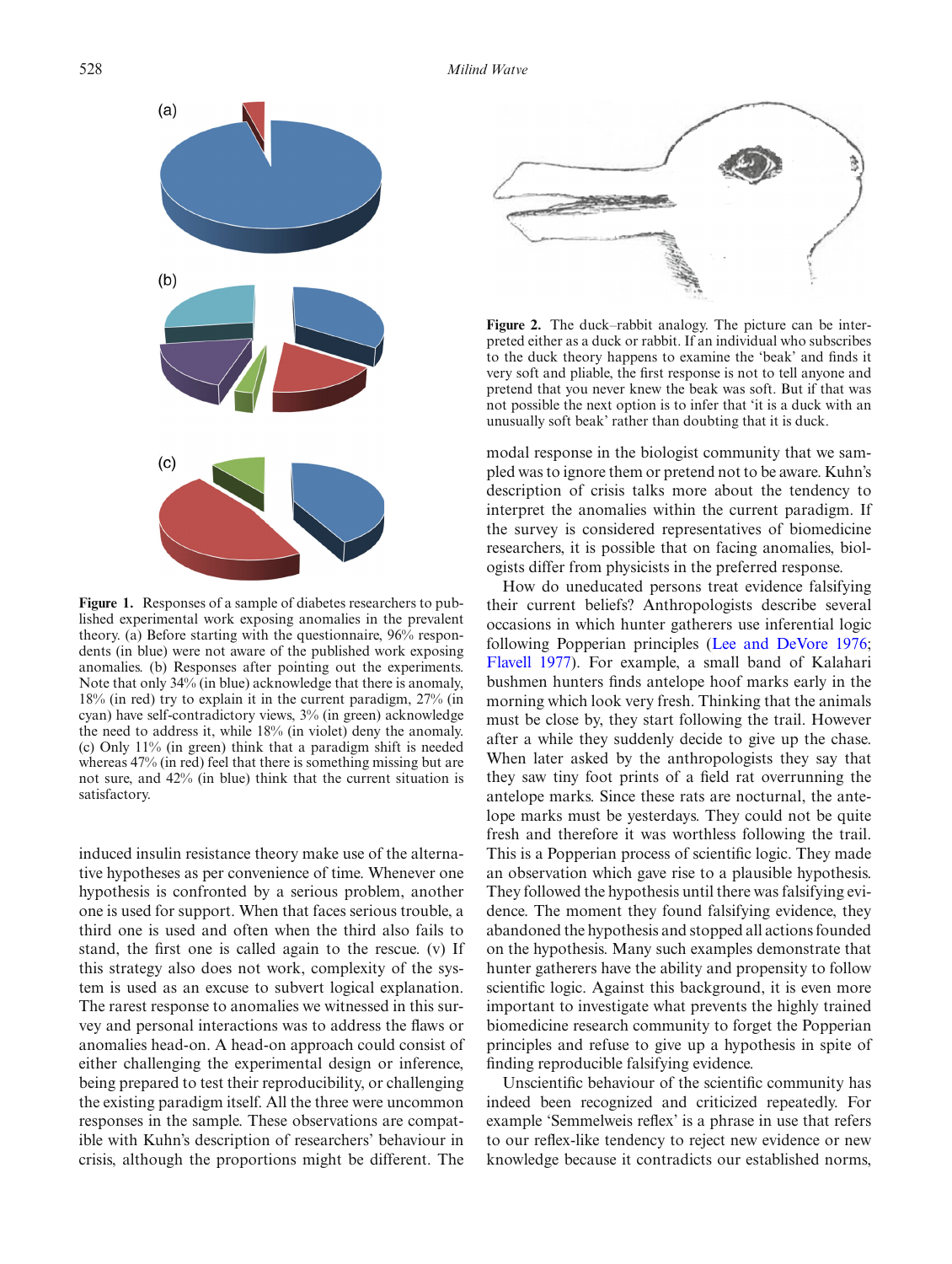beliefs or paradigms. Ignaz Semmelweis was a Hungarian obstetrician of the pregerm-theory era of medicine. Even in the absence of germ theory he recognized the importance of sterilization and disinfection in surgery and advocated it to other surgeons and obstetricians. However, not only were his ideas rejected, but he was also ultimately beaten to death. There is substantial literature on Semmelweis reflex in general and in the field of medicine in particular. The French philosopher Voltaire, e.g. comments 'It is dangerous to be right in matters on which the established authorities are wrong' [\(Voltaire 1752](#page-8-17)). Psychiatrist Thomas Szasz remarks 'It can be dangerous to be wrong, but, to be right, when society regards the majority's falsehood as truth, could be fatal. In the past, such basic false truths were religious in nature. In the modern world, they are medical' [\(Szasz 2010\)](#page-8-18). One of the main behavioural elements in rejecting a new idea is that it amounts to admitting that 'I was wrong'. This too is noted much prior to Kuhn by Max Plank, who remarked 'A new scientific truth does not triumph by convincing its opponents and making them see the light, but rather because its opponents eventually die, and a new generation grows up that is familiar with it'. [Azoulay](#page-7-9) *et al.* [\(2015\)](#page-7-9) gave data that appears to support Planks's remark. They showed using published work that in several fields of science, studies that support alternative thinking are published only after the death of an elite scientist in the field, and they are often published in low impact factor journals.

The reactions revealed by our survey were in the context of papers that were already published in peer reviewed journals. Even more serious resistance is likely to be faced by authors for publishing their work if the results expose some anomaly in currently accepted theories. The difficulty anticonformist results might face in getting published is anybody's guess since data on rejected papers are not generally available [\(Luty](#page-8-19) *et al.* [2009](#page-8-19)).

#### *Possible behavioural principles behind the observed responses*

Biases in the publishing and communication processes are increasingly being recognized by the researcher community. A number of alterations in the review process including double blinding and open peer review have been tried to reduce the bias with various levels of successes and failures [\(Kravitz](#page-8-20) *et al.* [2010](#page-8-20); [Kravitz and Baker 2011](#page-8-21)). However there is inadequate discussion on the behavioural principles behind the reviewer bias. Occasionally it has been recognized that many of the biases are intrinsic and subconscious [\(Bargh and Williams 2006;](#page-7-10) [Pinholster 2016\)](#page-8-22) and even the most honest reviewer may not be free of biases. I will attempt below, a few hypotheses about the origins of the biases in review as well as in reception of a study after publication.

I am listing here some of the well-known phenomena of ethology that have parallels to the behaviour of the scientific community. Finding a parallel is not a proof of the same principle being at work. Currently they can only be treated as hypotheses, but they are certainly testable if data about the review processes of many journals (including rejected manuscripts) are made public and well-designed experiments with appropriate blinding are performed.

• One behavioural principle relevant to the review process is the sequence in which the human mind works while making a decision. The popular perception that humans take decisions by conscious thinking was challenged by many experiments. Two celebrated experiments by [Libet](#page-8-23) [\(1985](#page-8-23)) and [Bateson](#page-7-11) *et al.* [\(2006](#page-7-11)) demonstrated that action decisions are taken before or independent of conscious thinking. [Libet](#page-8-23) [\(1985\)](#page-8-23) showed that simple motor actions are initiated a few hundred milliseconds before a person becomes consciously aware of the urge to act. Thus, the decision to act was taken before the conscious thought of acting. The second experiment demonstrated that honesty or cheating is affected by the presence of pictures prominently showing eyes, although at a conscious level everyone knew that it was only a picture and nobody was really watching them act [\(Bateson](#page-7-11) *et al.* [2006](#page-7-11)). This demonstrates that the eye stimulus affected behaviour independent of conscious knowledge. In line of these experiments an argument emerged that consciousness is an epiphenomenon, one that may accompany a decision but does not cause the decision. The extreme view that conscious thinking has no role in decision making is debated [\(Baumeister](#page-7-12) *et al.* [2011](#page-7-12)) but it is clear that much of the decision making happens at a subconscious level. These experiments have possible implications for the review process. It is likely that during a peer review process the decision to accept or reject a manuscript is taken by the reviewer's mind before consciously perceiving the reasons for the decision. A number of factors contribute to the decision including the place from where the manuscript comes, reviewer's previous experience with the authors if any, authors' reputation, financial and ideological conflicts of interest and whether the manuscripts supports or opposes the prevalent paradigm or the reviewer's beliefs (Lee *[et al.](#page-8-1)* [2013\)](#page-8-1). The review report does not make any of these reasons explicit. A different set of justifications is then sought to support the acceptance or rejection. The 'justifications' are projected and pretended to be the 'reasons' for rejection. While the justifications are made explicit in the review reports, the reasons remain implicit. Some such implicit biases are reve[aled](#page-8-20) [by](#page-8-20) [statistical](#page-8-20) [analysis](#page-8-20) [of](#page-8-20) [review](#page-8-20) [reports](#page-8-20) [\(](#page-8-20)Kravitz *et al.* [2010](#page-8-20)) but much remain hidden due to confidentiality of most of the data. This does not mean that reviewers are dishonest. It is in human nature that a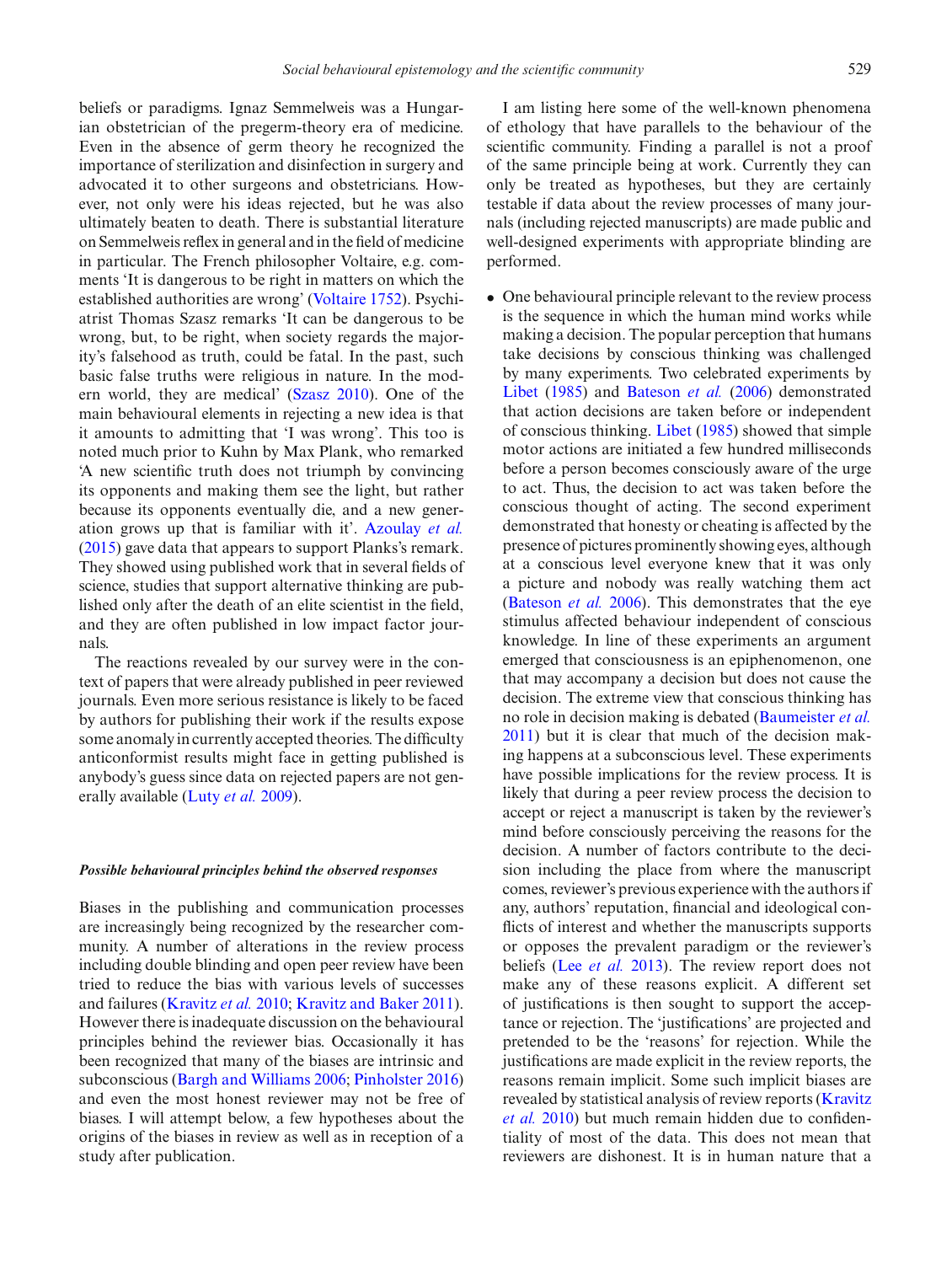substantial part of the decision making process happens at the subconscious level, which is true for even the most conscientious reviewer. Therefore greater care is needed to remove the implicit biases in the process.

- Innovation and innovation diffusion in primates: Innovation in many primate species has been studied extensively and shown to be tightly intertwined with social structure. In chimpanzees, low-ranking individuals innovate more often, but these innovations are less likely to spread in the society. Acts by dominant or more socially connected individuals are copied more frequently than those by subordinates, younger or less connected individuals [\(Kendal](#page-8-24) *et al.* [2015](#page-8-24); [Hopper](#page-8-25) [2016](#page-8-25)). Thus the spread of an innovation is decided more by social factors than by the usefulness of the innovation alone. This pattern appears to be at least partly inherited by the scientific community. This is supported by the statistics of publications of innovative concepts which suggest that dominant personalities are often the obstacle in publication of novel ideas and the demise of celebrities in specific fields is often followed by rise of novel ideas in that field from a different set of researchers [\(Azoulay](#page-7-9) *et al.* [2015](#page-7-9)).
- Xenophobia: Most species of group living animals show fear, dislike or aggression towards an individual that does not belong to their social group. Xenophobia of evolutionary origin is implicated in explaining war and violence in humans (Thayler 2015) where ethnicity, country or religion is the group identifier. However, at a more subtle level, there can be many different group identifiers and accordingly a variety of ways of responding to one's group identity. In scientific literature it appears to work in a more subtle way and rather than aggression, omission seems to be the most common response. Classical psychology literature, for example, rarely cites evolutionary psychology papers although they might be talking about the same issue. In areas where there are two schools of thoughts, researchers of one school avoid citing work from other school. In the debate about the role of salt in hypertension, [Trinquart](#page-8-4) *et al.* [\(2016](#page-8-4)) illustrate with data the selective connectivity of researchers in the field.
- Cost-benefit optimization: Optimization of cost benefit is an important concept in evolution of behavioural strategies and optimization models are used in modelling both animal and human behaviour [\(Foley 1985;](#page-7-13) [Parker and Maynard 1990\)](#page-8-26). Optimization in the context of complex and stochastic challenges by organisms with primitive brains [\(Ellers](#page-7-14) *et al.* [2000](#page-7-14)) suggests that much of the optimization calculations could be independent of conscious thinking.

It is highly likely therefore that a researcher does a subconscious cost-benefit calculation while taking any decision such as accepting or rejecting one's own observation, experimental result or hypothesis as well as reacting to others' ideas or findings. The currency used for estimating cost benefits is complex but certainly includes social costs, reputation, acceptability by others, funding, competition and rivalry among researchers, tenure and promotions among other things. The weighting given to the different dimensions may change from person to person. The important thing to realize is that such cost-benefit calculation is an integral part of any decision making process. Standard publication process does recognize certain components of the cost benefits such as financial conflicts of interests and journals in some fields make it mandatory to declare conflicts of interests. However, it needs to be realized that there are other more subtle conflicts of interest that may affect the decision making process.

'Streetlight effect' is a good example of cost-benefit optimization with the wrong currency. A conversation 'Did You Lose the Keys Here?' 'No, But the Light Is Much Better Here' captures the phenomenon of 'search under the lamp' or 'streetlight effect'. I once asked a senior R. and D. director of a reputed pharma company, why practically nobody was focussing on brain and neuronal mechanisms in glucose regulation with reference to type 2 diabetes. He replied very honestly that he was very much aware that the brain has a central role in glucose regulation. But he confessed that there are a large number of problems in drug discovery for a brain target. Peripheral targets are relatively easier and they could get quicker results with peripheral targets. These researchers were certainly aware that they were not targeting the root cause of the disease, but that was not a grave concern since the benefit was not measured in terms of long term relief to patients. The benefit was being measured in terms of getting a few quick patents and getting a new drug into the market.

It is an extremely important question, therefore, as to how working scientists calculate their cost benefits. Benefits can be measured differently in different fields of research, in pure versus applied science as well as in public versus private funded research. Although the tendency as well as ability to optimize cost benefits might be innate to animal and human minds, attaching weights to different types of costs and benefits can potentially be modified by culture and education and this can have a large impact on the progress of science.

• Territoriality and territorial settlement: A number of animal species show territorial behaviour in which they defend a territory from other conspecifics. The evolution of territoriality [\(Maynard 1974\)](#page-8-27) and behaviours asso[ciated](#page-8-29) [with](#page-8-29) [it](#page-8-29) [\(Potts and Lewis 2014](#page-8-28)[;](#page-8-29) Giuggioli *et al.* [2011\)](#page-8-29) are complex. For example there is a 'prior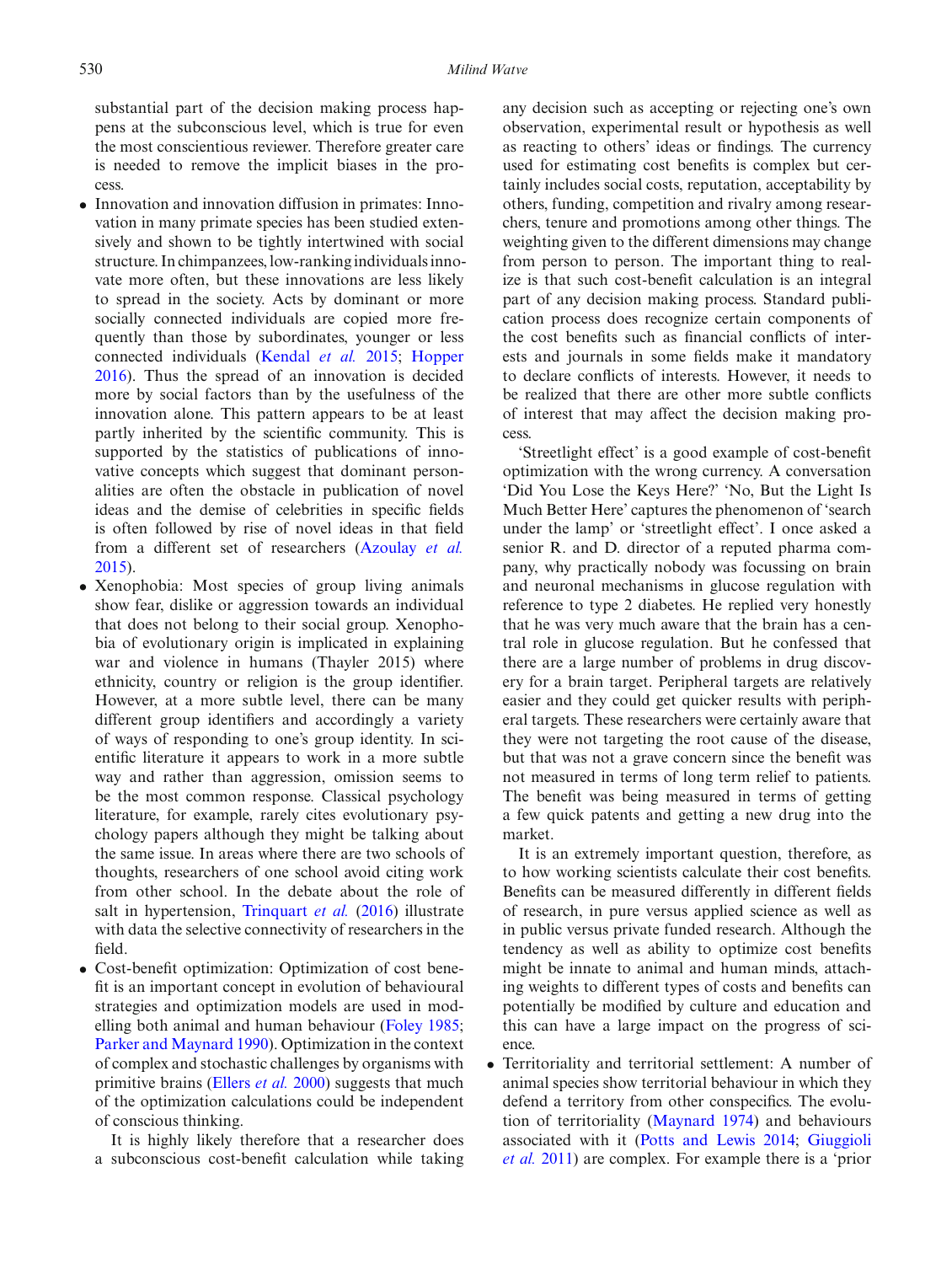residency effect' which influences the distribution of territories substantially [\(Lindeman and Grant 2012](#page-8-30)). Individuals appear to settle their territories based on a complex set of social and behavioural parameters and settling territories can reduce physical aggression substantially.

There are a number of parallels between the areas of research and comfort zones of researchers, and territories of animals with respect to the behaviours associated with it. Resisting unfamiliar intruders in one's territory as well as settling territories to avoid disputes is something that commonly happens in the field of research. While the behavioural aspects of territoriality and territorial settlements are well studied in several species, behaviour of researchers with respect to their areas of work has received little research inputs and is an interesting hypothesis and a potential challenge to evolutionary psychology.

Just as animals avoid entering others' territories and are resisted if they do so, researchers form narrow comfort zones and avoid getting into other fields. For a molecule such as insulin which has a wide diversity of roles to play including development, growth, protein synthesis, energy homeostasis, cognition and behaviour, every research group studies only a narrow range of functions of the molecule. As a result, a comprehensive picture of the molecule never emerges and alternative possibilities, such as an altered cognitive requirement affecting insulin expression, which in turn alters glucose regulation, are never perceived.

- Displacement behaviour: When an individual is highly motivated towards an act but something else prevents that act, the individual carries out an apparently unrelated act. Displacement activity is classically demonstrated in animals as well as humans [\(Ingram 1960;](#page-8-31) [Anselme 2008\)](#page-7-15). A parallel to displacement behaviour in the scientific community is that when confronted by a strong and evidence based anticonformist argument, a typical response is to avoid confronting the argument directly and criticize some less relevant sideliner and reject the importance of the argument based on it. For example, when the muscle specific insulin receptor knock-outs were shown to have normal levels of fasting insulin as well as fasting glucose, the direct implication of the experiment was falsification of the compensatory hyperinsulinemia and inadequate compensation hypotheses. However, since accepting falsification would have seriously challenged the prevalent theory, a smart displacement reaction was to say that since it did not lead to prediabetes or type 2 diabetes, it was not a good model system for studying diabetes and therefore could be ignored.
- Concorde fallacy: If one has already invested a lot on an endeavour then there is a reluctance to give up the endeavour even after realizing that it is not beneficial. This is said to be an irrational behaviour

but there are many examples of it in animal as well as human behaviour [\(Curio 1987;](#page-7-16) [Arkes and Ayton](#page-7-17) [1999](#page-7-17)). The term Concorde fallacy refers to the Concorde aircrafts that were not economically viable, but which British and French airlines continued to maintain on the grounds that they had already invested a huge amount of money in them. Whether this behaviour is always irrational and maladaptive is debated and the possible reasons for continuing with the 'sunk cost' are the advantages of information gained or reputational concerns [\(McAfee](#page-8-32) *et al.* [2008](#page-8-32)). Irrespective of how and why it evolved, this tendency appears to be common in human nature. Accordingly, it is extremely difficult to give up on a theory having followed it for a long time and having made a lifetime investment in it. The reluctance to get convinced by a new argument as described by Plank appears to be an example of the Concorde fallacy.

#### *Can studying SEB be useful?*

Human behaviour is a complex interaction of the innate, culturally acquired and consciously shaped components. Apart from the possible evolved behavioural propensities many flaws in the behaviour of the scientific community arise due to problems in formal education. For example the current emphasis in school education on having a correct answer to every question, treating textbooks almost as religious books are some of the basic flaws. Certain field specific tendencies such as 'innumeracy' [\(Paulos 2001\)](#page-8-33) in the field of biomedicine are products of flawed education systems.

In reality, different determinants of human behaviour interact in such a way that their effects cannot be clearly separated. I indicated above that cost-benefit optimization is deep rooted in behaviour, however, the currency for measuring costs and benefits can be influenced by cultural and educational development of an individual. The three certainly interact and can contextually override each other. Therefore what is innate is not necessarily inevitable. It is possible to control, suppress, channel or modify innate behaviours but in order to do so we need to understand the evolved behavioural propensities.

Psychologists have studied groups of people on winterover expedition to Antarctica. Absence of sunshine, isolation and confinement has a number of physiological effects on the human body and mind that adversely affect behaviour and psychological health [\(Palinkas 2003;](#page-8-34) [De'camps and Rosnet 2005](#page-7-18)). It is interesting to note that the effects are a mix of environment induced physiological effects and cultural, social and cognitive effects. People from different cultures report different symptoms perhaps owing to different cultural backgrounds [\(Palinkas](#page-8-35) *et al.* [2004](#page-8-35)). Further, being aware of the altered physiology and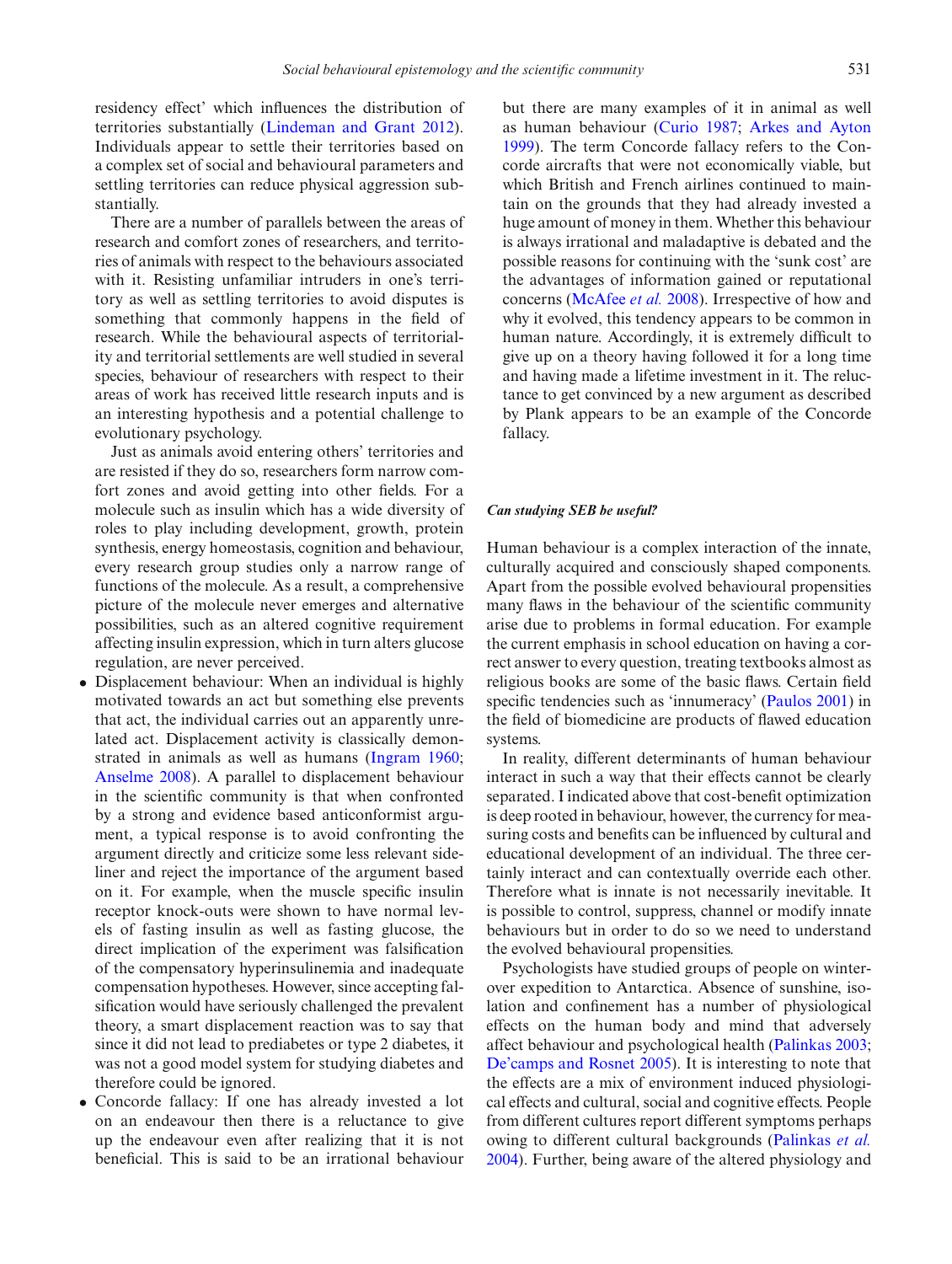thereby making conscious efforts to provide social support to each other is shown to bring in substantial relief. This indicates that the physiological effects, although having an evolved biological foundation can be substantially softened by conscious social efforts. This has an important lesson for SBE.

One response to the suggestion that some of the biases in review processes could be subconscious innate tendencies of the human mind [\(Pinholster 2016](#page-8-22)) was that if it is so, it cannot be helped! Such an argument can be used to justify the biases, making things worse. The Antarctica example illustrates that being aware of the problems actually helps resolve them even if they have innate biological origin. It would, therefore, be better to identify and study the social behavioural elements in the scientific process rather than sweeping them under the carpet. The possibility of evolutionary psychology playing a role in the scientific process needs to be treated as a hypothesis and tested rigorously. A potential problem in such studies is that the best possible data to test these hypotheses are not accessible. If the entire review process for all accepted and rejected manuscripts is made transparent at an appropriate stage of the publication process, it can lead to a great advancement in our understanding of the social psychology of the scientific community. Understanding the social behaviour of the scientific community would certainly be a potential revolution in science. There is substantial concern and some efforts in this direction [\(Kravitz and Baker](#page-8-21) [2011](#page-8-21); [Pinholster 2016;](#page-8-22) [Tracz and Lawrence 2016\)](#page-8-36) but its output is limited by lack of vision as well as by accessibility to data. As yet scientists 'studying the science of science' do not get sufficient social support from the community itself [\(Hu 2016\)](#page-8-37). But in an era where a need for radical changes in scientific p[ublishing](#page-8-36) [is](#page-8-36) [being](#page-8-36) [felt](#page-8-36) [\(Pinholster 2016](#page-8-22)[;](#page-8-36) Tracz and Lawrence [2016\)](#page-8-36) a stage is certainly reached where we need to study the social behaviour of the scientist community and such an input holds a promise to revolutionise communication and social dynamics in science.

I would suggest a sequence of steps to achieve this goal:

- In the first place, data on reviews and editorial decisions (including rejections) by the majority of journals need to be made available to researchers interested in SBE. It is possible to bring the required transparency while maintaining anonymity of reviewers.
- Researchers need to focus on testing SBE hypotheses such as the ones suggested above using available data.
- Such studies can suggest a number of alterations and refinements to both science administration as well as science communication processes.
- Principles of SEB should form an intrinsic part of the training of every young researcher.
- A culture of social pressure as well as social support should emerge which would minimize the possible conflict between the ideals of scientific method and elements of human behaviour.

#### **Acknowledgements**

The article is a spin-off of a discussion during the Foundations of biology 2016 meeting at IISER, Pune. I acknowledge all participants in the discussion. The survey used in the article was a group activity by undergraduate and graduation students in which Vishak Sagar, Shrinidhi Mahishi, Manawa Diwekar, Shubhankar Kulkarni and Pramod Patil contributed. I also thank Avantika Jakati for help in preparation of the manuscript.

#### **References**

- <span id="page-7-4"></span>Alemzadeh R. and Tushaus K. M. 2004 Modulation of adipoinsular axis in prediabetic Zucker diabetic fatty rats by diazoxide. *Endocrinology* **145**, 5476–5484.
- <span id="page-7-3"></span>Alemzadeh R., Holshouser S., Massey P. and Koontz J. 2002 Chronic suppression of insulin by diazoxide alters the activities of key enzymes regulating hepatic gluconeogenesis in Zucker rats. *Eur. J. Endocrinol.* **146**, 871–879.
- <span id="page-7-5"></span>Alemzadeh R., Karlstad M., Tushaus K. and Buchholz M. 2008 Diazoxide enhances basal metabolic rate and fat oxidation in obese Zucker rats. *Metabolism* **57**, 1597–1607.
- <span id="page-7-15"></span>Anselme P. 2008 Abnormal patterns of displacement activities: a review and reinterpretation. *Behav. Processes* **79**, 48–58.
- <span id="page-7-17"></span>Arkes H. R. and Ayton P. 1999 The sunk cost and concord effects: are humans less rational than lower animals? *Psychol. Bull.* **125**, 591–600.
- <span id="page-7-9"></span>Azoulay P., Fons-Rosen C. and Graff Zivin J. S. 2015 Does science advance one funeral at a time?*Natl. Bureau Eco. Res.***I23**, O31– O33.
- <span id="page-7-10"></span>Bargh J. A. and Williams E. L. 2006 The automaticity of social life. *Curr. Dir. Psychol. Sci.* **15**, 1–4.
- <span id="page-7-11"></span>BatesonM., Nettle D. and Roberts G. 2006 Cues of being watched enhance cooperation in a real-world setting. *Biol. Lett.* **2**, 412– 414.
- <span id="page-7-12"></span>Baumeister R. F., Masicampo E. J. and Vohs K. D. 2011 Do conscious thoughts cause behaviour. *Annu. Rev. Psychol.* **62**, 331–361.
- <span id="page-7-7"></span>Cefalu W. T. and Watson K. 2008 Intensive glycemic control and cardiovascular disease observations from the ACCORD study. *Diabetes* **57**, 1163–1165.
- <span id="page-7-2"></span>Corkey B. E. 2012 Diabetes: have we got it all wrong? *Diabetes Care* **35**, 2432–2437.
- <span id="page-7-16"></span>Curio E. 1987 Animal decision-making and the 'Concorde fallacy'. *Trends Ecol. Evol.* **2**, 148–152.
- <span id="page-7-18"></span>De'Camps D. and Rosnet E. 2005 A longitudinal assessment of psychological adaptation during a winter-over in Antarctica. *Environ. Behav.* **37**, 418–435.
- <span id="page-7-14"></span>Ellers J., Sevenster J. G. and Drissen G. 2000 Egg load evolution in parasitoids. *Am. Nat.* **156**, 650–665.
- <span id="page-7-6"></span>Farris W., Mansourian S., Chang Y., Lindsley L., Eckman E. A., FroschM. P. *et al*. 2003 Insulin-degrading enzyme regulates the levels of insulin, amyloid beta-protein, and the beta-amyloid precursor protein intracellular domain in vivo. *Proc. Natl. Acad. Sci. USA* **100**, 4162–4167.
- <span id="page-7-8"></span>Flavell J. H. 1977 *Cognitive development*. Prentice Hall, Englewood Cliffs, USA.
- <span id="page-7-13"></span>Foley R. 1985 Optimality theory in anthropology. *Man New Ser.* **20**, 222–242.
- <span id="page-7-0"></span>Gin H., Brottie E., Dupuy B., Guillaume D., Ponzo J. and Aubertin J. 1987 Use of the glucose clamp technique for confirmation of insulinoma autonomous hyperinsulinism. *Arch. Intern. Med.* **147**, 985–987.
- <span id="page-7-1"></span>Gin H., Catargi B., Rigalleau V., Rullier E., Roger P. and Tabarin A. 1998 Experience with the biostator for diagnosis